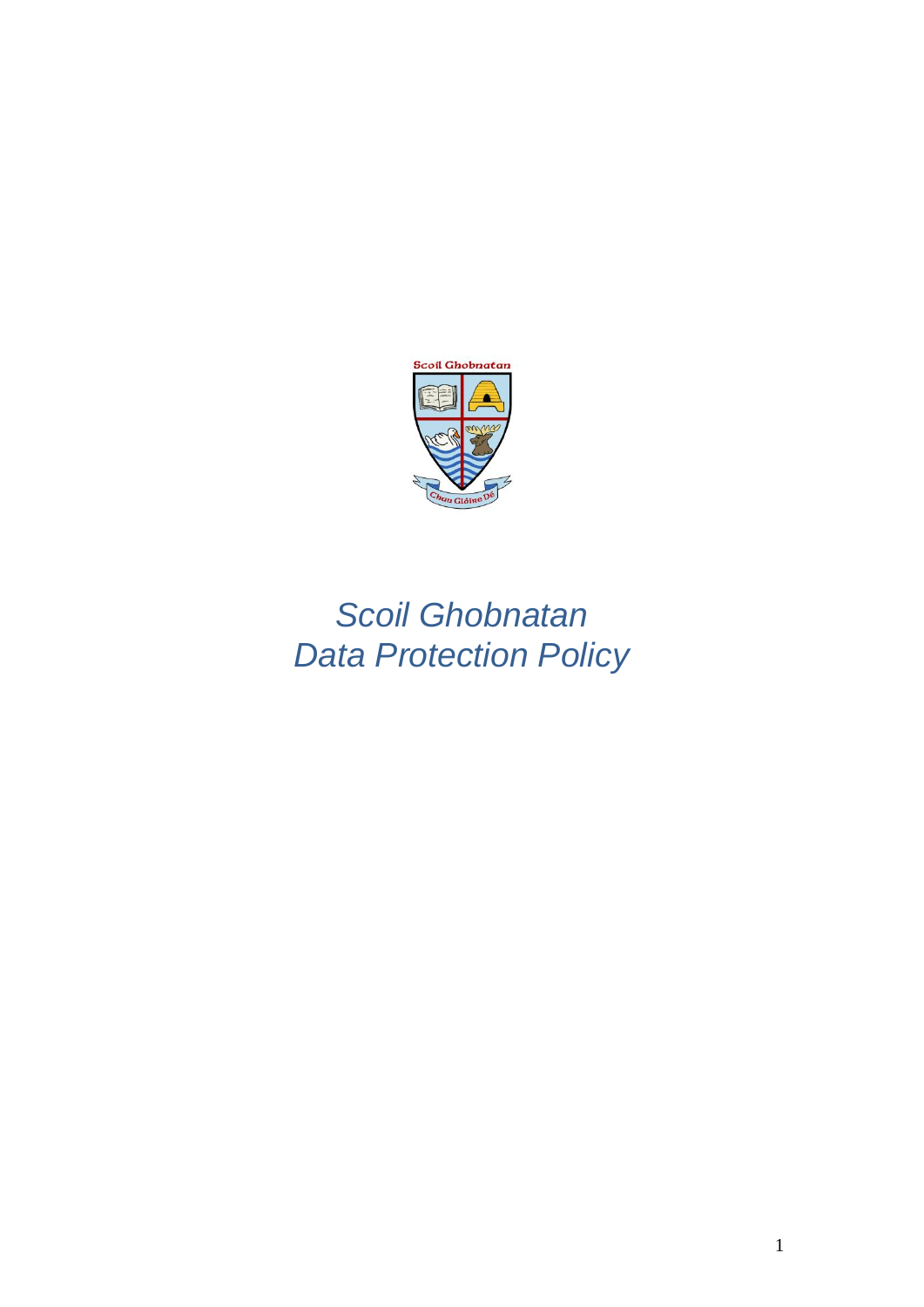**Scoil Ghobnatan**

## **Data Protection Policy**

#### **Title**

## **Data Protection Policy of Scoil Ghobnatan**

## **Introductory Statement**

The school's Data Protection Policy applies to the personal data held by the school which is protected by the Data Protection Acts 1988 and 2003.

The policy applies to all school staff, the board of management, parents/guardians, students and others (including prospective or potential students and their parents/guardians and applicants for staff positions within the school) insofar as the measures under the policy relate to them. Data will be stored securely, so that confidential information is protected in compliance with relevant legislation. This policy sets out the manner in which personal data and sensitive personal data will be protected by the school.

## **Data Protection Principles**

The school is a *data controller* of *personal data* relating to its past, present and future staff, students, parents/guardians and other members of the school community. As such, the school is obliged to comply with the principles of data protection set out in the Data Protection Acts 1988 and 2003 which can be summarised as follows:

- **Obtain and process** *Personal Data* **fairly**: Information on students is gathered with the help of parents/guardians and staff. Information is also transferred from their previous schools. In relation to information the school holds on other individuals (members of staff, individuals applying for positions within the School, parents/guardians of students etc.), the information is generally furnished by the individualsthemselves with full and informed consent and compiled during the course of their employment or contact with the School. All such data is treated in accordance with the Data Protection Acts and the terms of this Data Protection Policy. The information will be obtained and processed fairly.
- **Keep it only for one or more specified and explicit lawful purposes**: The School will inform individuals of the reasons they collect their data and will inform individuals of the uses to which their data will be put. All information is kept with the best interest of the individual in mind at all times.
- **Process it only in ways compatible with the purposes for which it was given initially**: Data relating to individuals will only be processed in a manner consistent with the purposes for which it was gathered. Information will only be disclosed on a need to know basis, and access to it will be strictly controlled.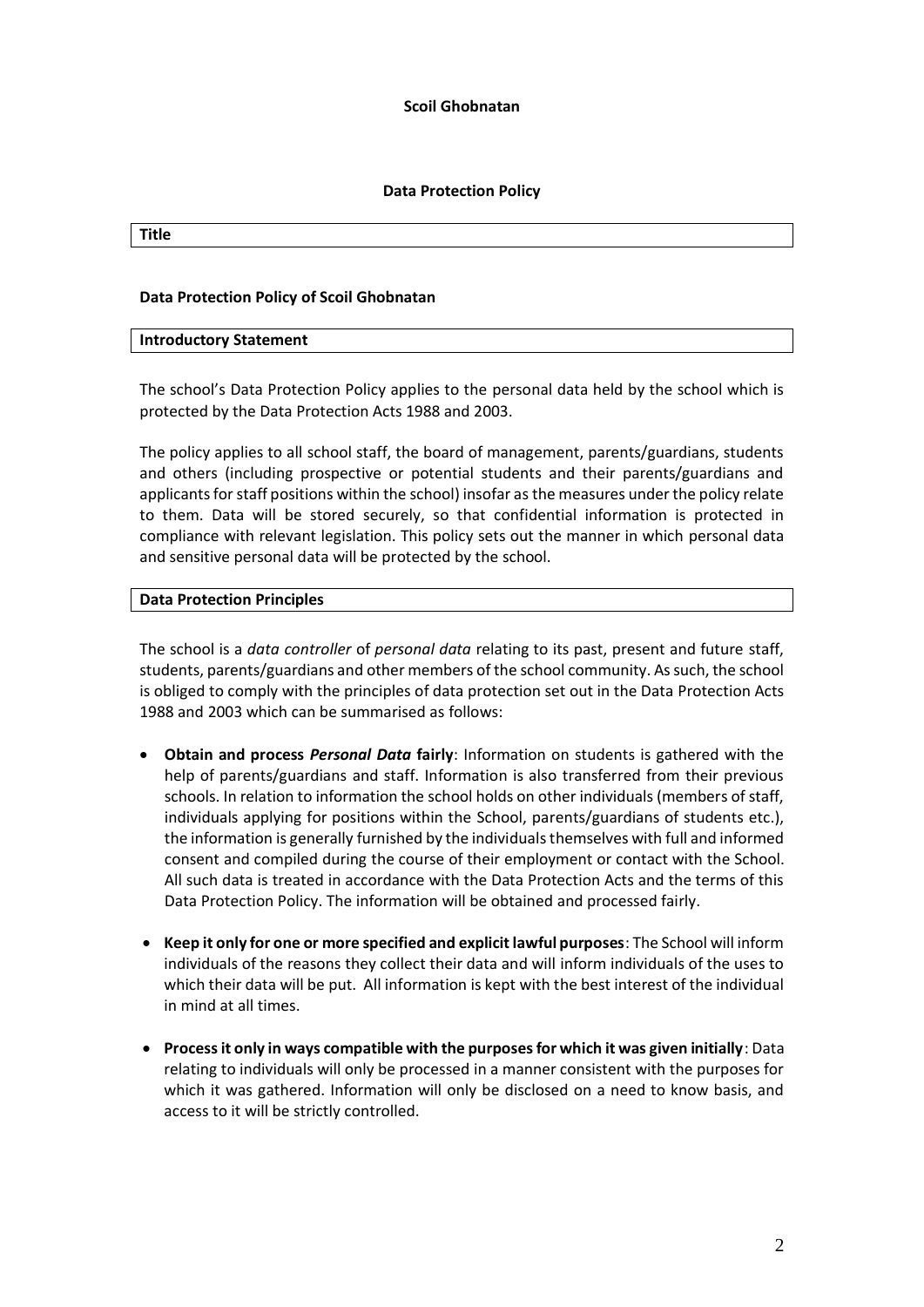- **Keep** *Personal Data* **safe and secure**: Only those with a genuine reason for doing so may gain access to the information. Sensitive Personal Data is securely stored under lock and key in the case of manual records and protected with firewall software and password protection in the case of electronically stored data. Portable devices storing personal data (such as laptops) should be encrypted and password protected before they are removed from the school premises. Confidential information will be stored securely and in relevant circumstances, it will be placed in a separate file which can easily be removed if access to general records is granted to anyone not entitled to see the confidential data.
- **Keep Personal Data accurate, complete and up-to-date**: Students, parents/guardians, and/or staff should inform the school of any change which the school should make to their personal data and/or sensitive personal data to ensure that the individual's data is accurate, complete and up-to-date. Once informed, the school will make all necessary changes to the relevant records. The principal may delegate such updates/amendments to another member of staff. However, records must not be altered or destroyed without proper authorization. If alteration/correction is required, then a note of the fact of such authorization and the alteration(s) to be made to any original record/documentation should be dated and signed by the person making that change.
- **Ensure that it is adequate, relevant and not excessive**: Only the necessary amount of information required to provide an adequate service will be gathered and stored.
- **Retain it no longer than is necessary for the specified purpose or purposes for which it was given**: As a general rule, the information will be kept for the duration of the individual's time in the school. Thereafter, the school will comply with DES guidelines on the storage of Personal Data and Sensitive Personal Data relating to a student. In the case of members of staff, the school will comply with both DES guidelines and the requirements of the Revenue Commissioners with regard to the retention of records relating to employees. The school may also retain the data relating to an individual for a longer length of time for the purposes of complying with relevant provisions of law and or/defending a claim under employment legislation and/or contract and/or civil law.
- **Provide a copy of their** *personal data* **to any individual, on request**: Individuals have a right to know what personal data/sensitive personal data is held about them, by whom, and the purpose for which it is held.

## **Scope**

**Purpose of the Policy:** The Data Protection Acts 1988 and 2003 apply to the keeping and processing of *Personal Data*, both in manual and electronic form. The purpose of this policy is to assist the school to meet its statutory obligations, to explain those obligations to School staff, and to inform staff, students and their parents/guardians how their data will be treated.

The policy applies to all school staff, the board of management, parents/guardians, students and others (including prospective or potential students and their parents/guardians, and applicants for staff positions within the school) insofar as the school handles or processes their *Personal Data* in the course of their dealings with the school.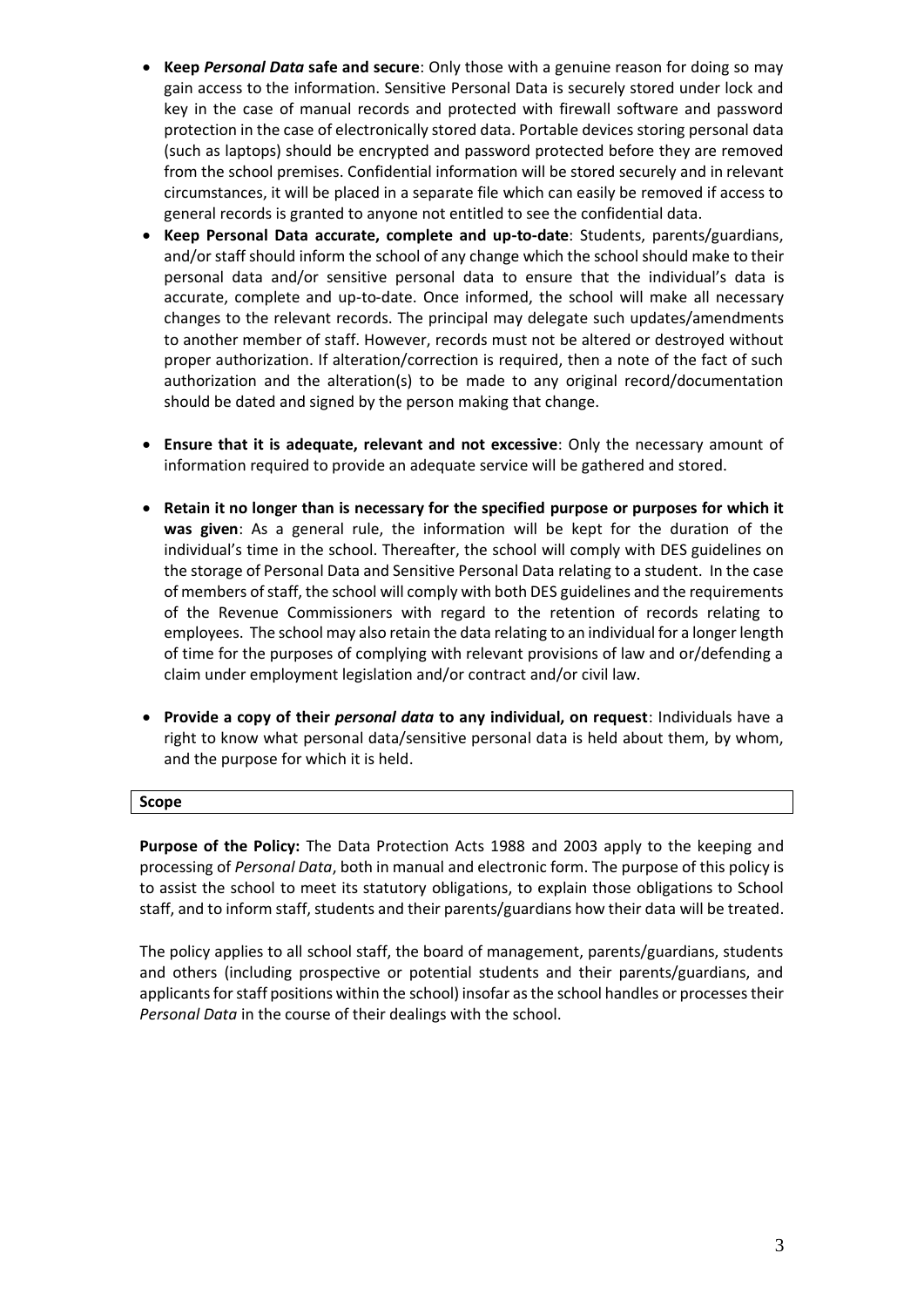## **Definition of Data Protection Terms**

In order to properly understand the school's obligations, there are some key terms which should be understood by all relevant school staff:

*Data* means information in a form that can be processed. It includes both *automated data* (e.g. electronic data) and *manual data*. *Automated data* means any information on computer, or information recorded with the intention that it be *processed* by computer. *Manual data* means information that is kept/recorded as part of a *relevant filing system* or with the intention that it forms part of a relevant filing system.

*Relevant filing system* means any set of information that, while not computerised, is structured by reference to individuals or by reference to criteria relating to individuals, so that specific information relating to a particular individual is readily, quickly and easily accessible.

*Personal Data* means data relating to a living individual who is or can be identified either from the data or from the data in conjunction with other information that is in, or is likely to come into, the possession of the Data Controller i.e. the school.

*Sensitive Personal Data* refers to *Personal Data* regarding a person's

- racial or ethnic origin, political opinions or religious or philosophical beliefs
- membership of a trade union
- physical or mental health or condition or sexual life
- commission or alleged commission of any offence or
- Any proceedings for an offence committed or alleged to have been committed by the person, the disposal of such proceedings or the sentence of any court in such proceedings, criminal convictions or the alleged commission of an offence.

**Data Controller** for the purpose of this policy is the board of management, Scoil Ghobnatan.

In addition to its legal obligations under the broad remit of educational legislation, the school has a legal responsibility to comply with the Data Protection Acts, 1988 and 2003.

This policy explains what sort of data is collected, why it is collected, for how long it will be stored and with whom it will be shared. As more and more data is generated electronically and as technological advances enable the easy distribution and retention of this data, the challenge of meeting the school's legal responsibilities has increased.

The school takes its responsibilities under data protection law very seriously and wishes to put in place safe practices to safeguard individual's personal data. It is also recognised that recording factual information accurately and storing it safely facilitates an evaluation of the information, enabling the principal and board of management to make decisions in respect of the efficient running of the School. The efficient handling of data is also essential to ensure that there is consistency and continuity where there are changes of personnel within the school and board of management.

## **Other Legal Obligations**

Implementation of this policy takes into account the school's other legal obligations and responsibilities. Some of these are directly relevant to data protection. *For example:*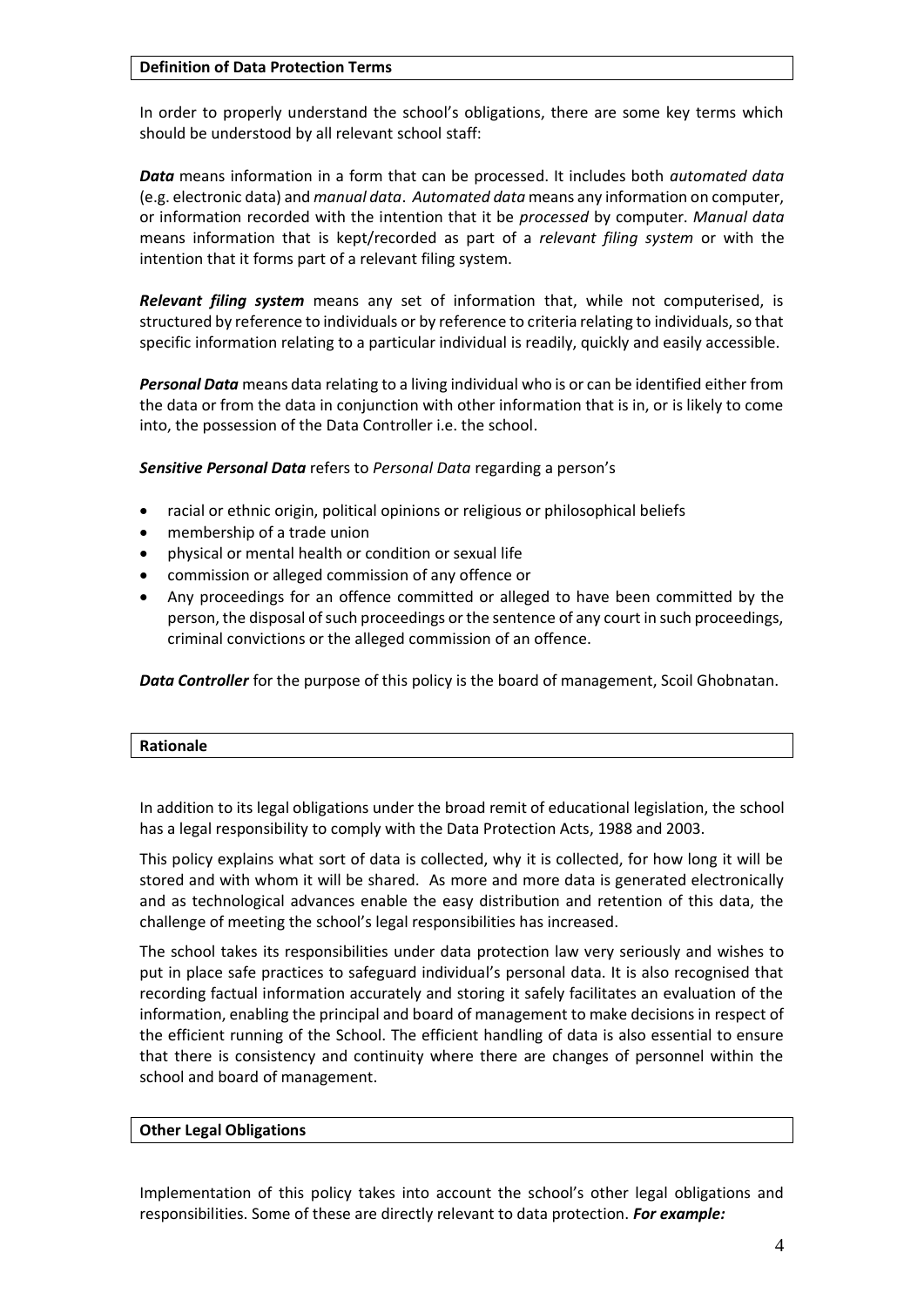- Under Section 9(g) of the [Education Act, 1998,](http://acts2.oireachtas.ie/zza51y1998.1.html) the parents of a student, or a student who has reached the age of 18 years, must be given access to records kept by the school relating to the progress of the student in their education
- Under Section 20 of th[e Education \(Welfare\) Act, 2000,](http://www.oireachtas.ie/documents/bills28/acts/2000/a2200.pdf) the school must maintain a register of all students attending the School
- Under section 20(5) of the Education (Welfare) Act, 2000, a principal is obliged to notify certain information relating to the child's attendance in school and other matters relating to the child's educational progress to the principal of another school to which a student is transferring
- Under Section 21 of the [Education \(Welfare\) Act, 2000,](http://www.oireachtas.ie/documents/bills28/acts/2000/a2200.pdf) the school must record the attendance or non-attendance of students registered at the school on each school day
- Under Section 28 of the [Education \(Welfare\) Act, 2000,](http://www.oireachtas.ie/documents/bills28/acts/2000/a2200.pdf) the School may supply *Personal Data* kept by it to certain prescribed bodies (the Department of Education and Skills, the National Education Welfare Board, the National Council for Special Education, other schools, other centres of education) provided the School is satisfied that it will be used for a "relevant purpose" (which includes recording a person's educational or training history or monitoring their educational or training progress in order to ascertain how best they may be assisted in availing of educational or training opportunities or in developing their educational potential; or for carrying out research into examinations, participation in education and the general effectiveness of education or training)
- Under Section 14 of the Education for Persons with Special Educational Needs Act, 2004, the school is required to furnish to the National Council for Special Education (and its employees, which would include Special Educational Needs Organisers ("SENOs")) such information as the Council may from time to time reasonably request
- The Freedom of Information Act 1997 provides a qualified right to access to information held by public bodies which does not necessarily have to be "personal data" as with data protection legislation. While schools are not currently subject to freedom of information legislation, if a school has furnished information to a body covered by the Freedom of Information Act (such as the Department of Education and Skills, etc.) these records could be disclosed if a request is made to that body
- Under Section 26(4) of the Health Act, 1947 a School shall cause all reasonable facilities (including facilities for obtaining names and addresses of pupils attending the school) to be given to a health authority who has served a notice on it of medical inspection, e.g. a dental inspection
- Under *Children First: National Guidance for the Protection and Welfare of Children* (2011) published by the Department of Children & Youth Affairs, schools, their boards of management and their staff have responsibilities to report child abuse or neglect to TUSLA - Child and Family Agency (or in the event of an emergency and the unavailability of TUSLA, to An Garda Síochána).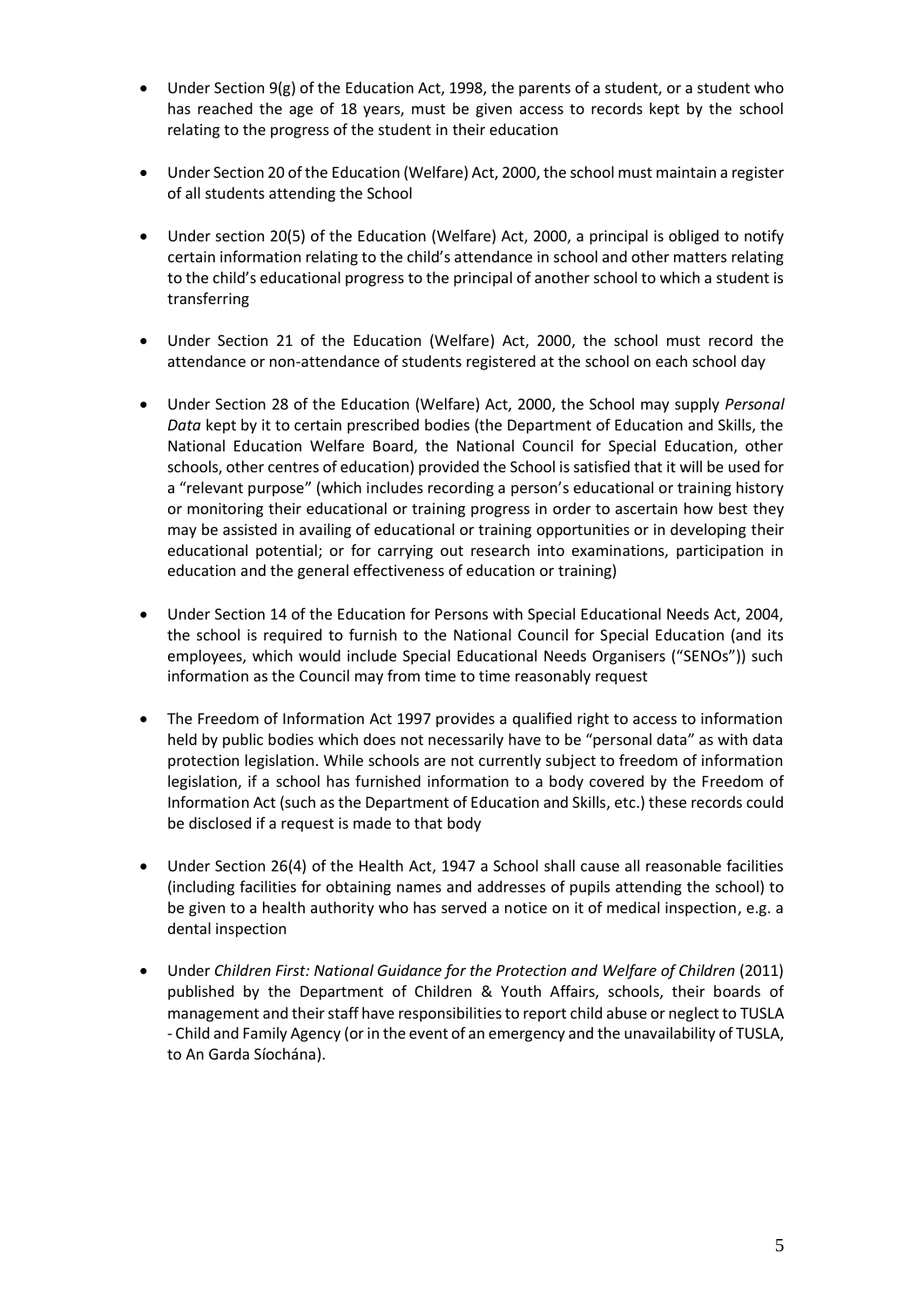Scoil Ghobnatan seeks to

- enable each student to develop their full potential
- provide a safe and secure environment for learning
- Promote respect for the diversity of values, beliefs, traditions, languages and ways of life in society.

We aim to achieve these goals while respecting the privacy and data protection rights of students, staff, parents/guardians and others who interact with us. The school wishes to achieve these aims/missions while fully respecting individuals' rights to privacy and rights under the Data Protection Acts.

# **Personal Data**

The *Personal Data* records held by the school **may** include:

# *A. Staff records:*

- (a) **Categories of staff data**: As well as existing members of staff (and former members of staff), these records may also relate to applicants applying for positions within the school, trainee teachers and teachers under probation. These staff records may include:
	- Name, address and contact details, PPS number
	- Original records of application and appointment to promotion posts
	- Details of approved absences (career breaks, parental leave, study leave, sick leave etc.)
	- Details of work record (qualifications, classes taught, subjects etc.)
	- Details of any accidents/injuries sustained on school property or in connection with the staff member carrying out their school duties
	- Records of any reports the school (or its employees) have made in respect of the staff member to State departments and/or other agencies under mandatory reporting legislation and/or child-safeguarding guidelines (subject to the DES Child Protection Procedures).
- (b) **Purposes**: Staff records are kept for the purposes of:
	- the management and administration of school business (now and in the future)
	- to facilitate the payment of staff, and calculate other benefits/ entitlements (including reckonable service for the purpose of calculation of pension payments, entitlements and/or redundancy payments where relevant)
	- to facilitate pension payments in the future
	- human resources management
	- Recording promotions made (documentation relating to promotions applied for) and changes in responsibilities etc.
	- to enable the school to comply with its obligations as an employer including the preservation of a safe, efficient working and teaching environment (including complying with its responsibilities under the Safety, Health and Welfare At Work Act. 2005)
	- to enable the school to comply with requirements set down by the Department of Education and Skills, the Revenue Commissioners, the National Council for Special Education, TUSLA, the HSE, and any other governmental, statutory and/or regulatory departments and/or agencies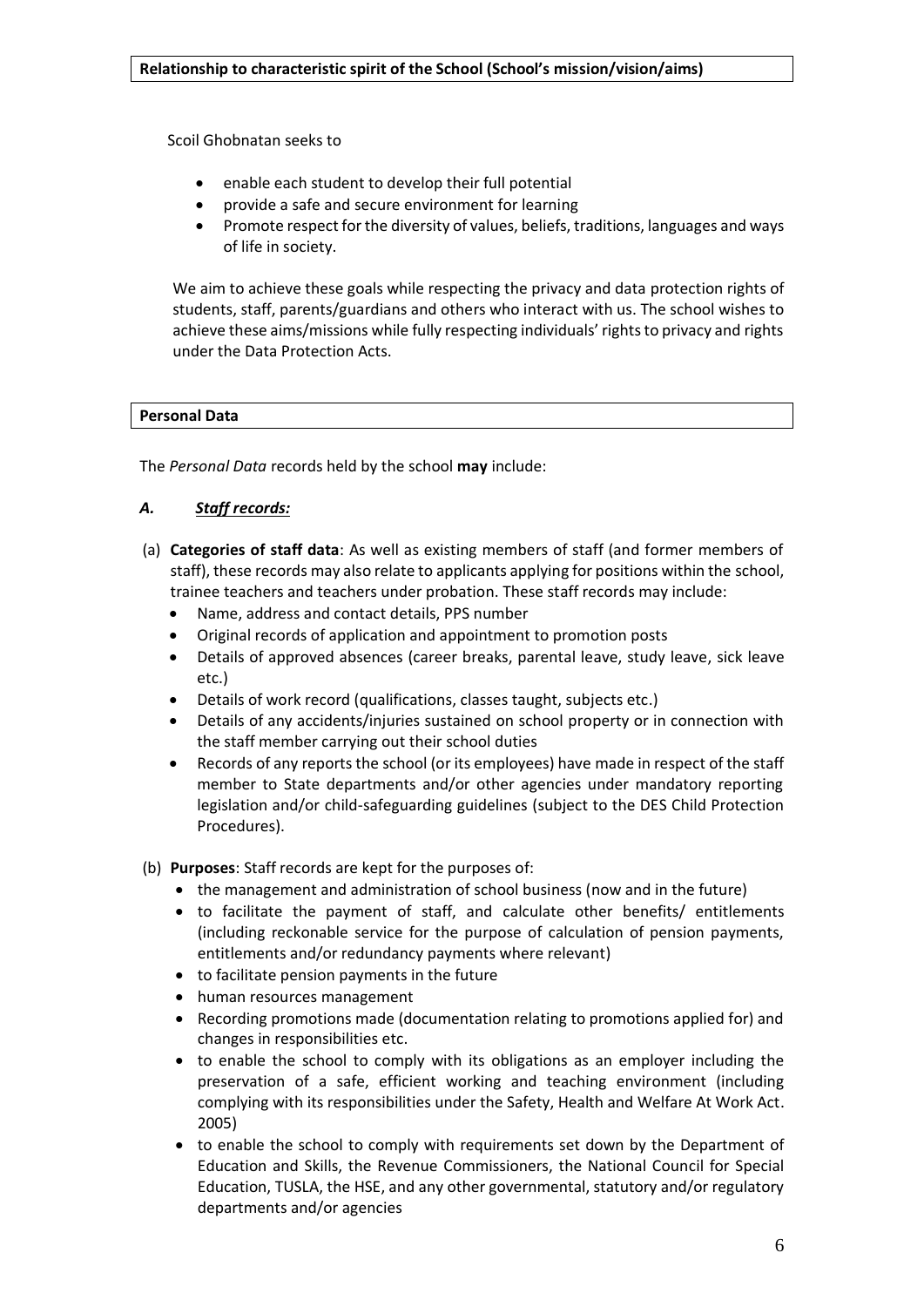- For compliance with legislation relevant to the school.
- (c) **Location**: In a secure, locked filing cabinet that only personnel who are authorised to use the data can access. Employees are required to maintain the confidentiality of any data to which they have access.
- (d) **Security:** Manual record, computer record (database) with locks, password protection, and password protected admin section of school website.

# *B. Student records:*

- (a) **Categories of student data**: These **may** include:
	- Information which may be sought and recorded at enrolment and may be collated and compiled during the course of the student's time in the school. These records may include:
		- o name, address and contact details, PPS number
		- o date and place of birth
		- o names and addresses of parents/guardians and their contact details (including any special arrangements with regard to guardianship, custody or access)
		- o religious belief
		- o racial or ethnic origin
		- o membership of the Traveller community, where relevant
		- o whether English is the student's first language and/or whether the student requires English language support
		- o any relevant special conditions (e.g. special educational needs, health issues etc.) which may apply
	- Information on previous academic record (including reports, references, assessments and other records from any previous school(s) attended by the student
	- Psychological, psychiatric and/or medical assessments
	- Attendance records
	- Photographs and recorded images of students (including at school events with parental consent.
	- Academic record subjects studied, class assignments, examination results as recorded on official School reports
	- Whether the student is exempt from studying Irish
	- Other records e.g. records of any serious injuries/accidents etc. (Note: it is advisable to inform parents that a particular incident is being recorded).
	- Records of any reports the school (or its employees) have made in respect of the student to State departments and/or other agencies under mandatory reporting legislation and/or child safeguarding guidelines (subject to the DES Child Protection Procedures).

- (b) **Purposes**: The purposes for keeping student records are:
	- to enable each student to develop to their full potential
	- to comply with legislative or administrative requirements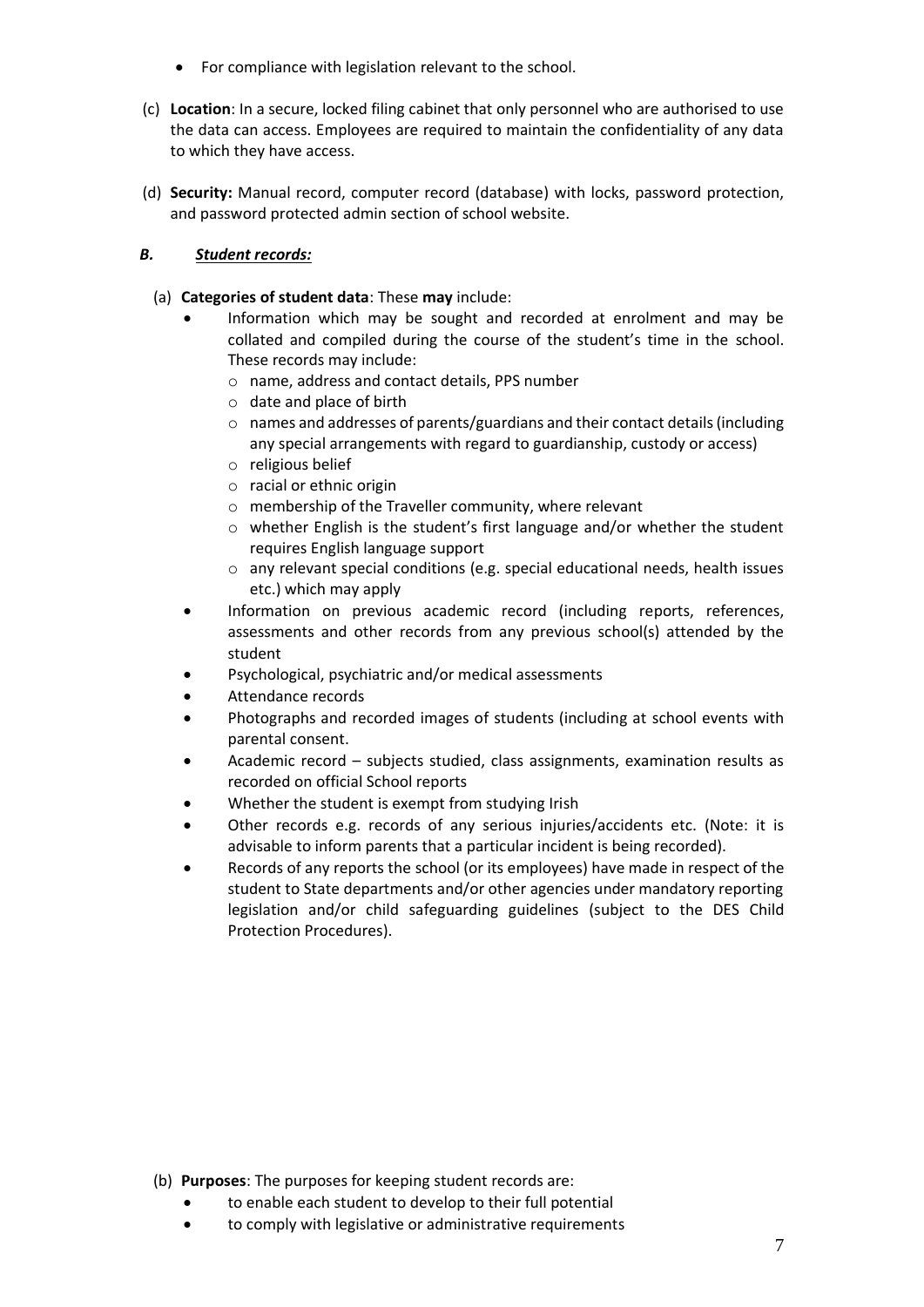- to ensure that eligible students can benefit from the relevant additional teaching or financial supports
- to support the provision of religious instruction
- To enable parents/guardians to be contacted in the case of emergency or in the case of school closure or to inform parents of their child's educational progress or to inform parents of school events etc.
- to meet the educational, social, physical and emotional requirements of the student
- Photographs and recorded images of students are taken to celebrate school achievements, compile yearbooks, establish a school website, record school events, and to keep a record of the history of the school. Such records are taken and used in accordance with the school's "Guidance for Taking and Using Images of Pupils in Schools" (see template)
- to ensure that the student meets the school's admission criteria
- to ensure that any student seeking an exemption from Irish meets the criteria in order to obtain such an exemption from the authorities
- to furnish documentation/ information about the student to the Department of Education and Skills, the National Council for Special Education, TUSLA, and other Schools etc. in compliance with law and directions issued by government departments
- to furnish, when requested by the student (or their parents/guardians in the case of a student under 18 years) documentation/information/ references to secondlevel educational institutions and/or prospective employers
- (c) **Location**: In a secure, locked filing cabinet that only personnel who are authorised to use the data can access. Employees are required to maintain the confidentiality of any data to which they have access. (same as above)
- (d) **Security:** Manual record, computer record (database) with locks, password protection, and password protected admin section of school website.

# *C. Board of management records:*

- (a) **Categories of** board of management data: These may include:
	- Name, address and contact details of each member of the board of management (including former members of the board of management)
	- Records in relation to appointments to the Board
	- Minutes of Board of Management meetings and correspondence to the Board this may include references to particular individuals.
	- Data pertaining to registration of B.O.M. under Charity Regulation Act.
- (b) **Purposes:** To enable the Board of Management to operate in accordance with the Education Act 1998 and other applicable legislation and to maintain a record of board appointments and decisions.
- (c) **Location**: In a secure, locked filing cabinet and that only personnel who are authorised to use the data can access it. Employees are required to maintain the confidentiality of any data to which they have access.
- *(d)* **Security:** Manual record, computer record (database) with locks, password protection, and password protected admin section of school website.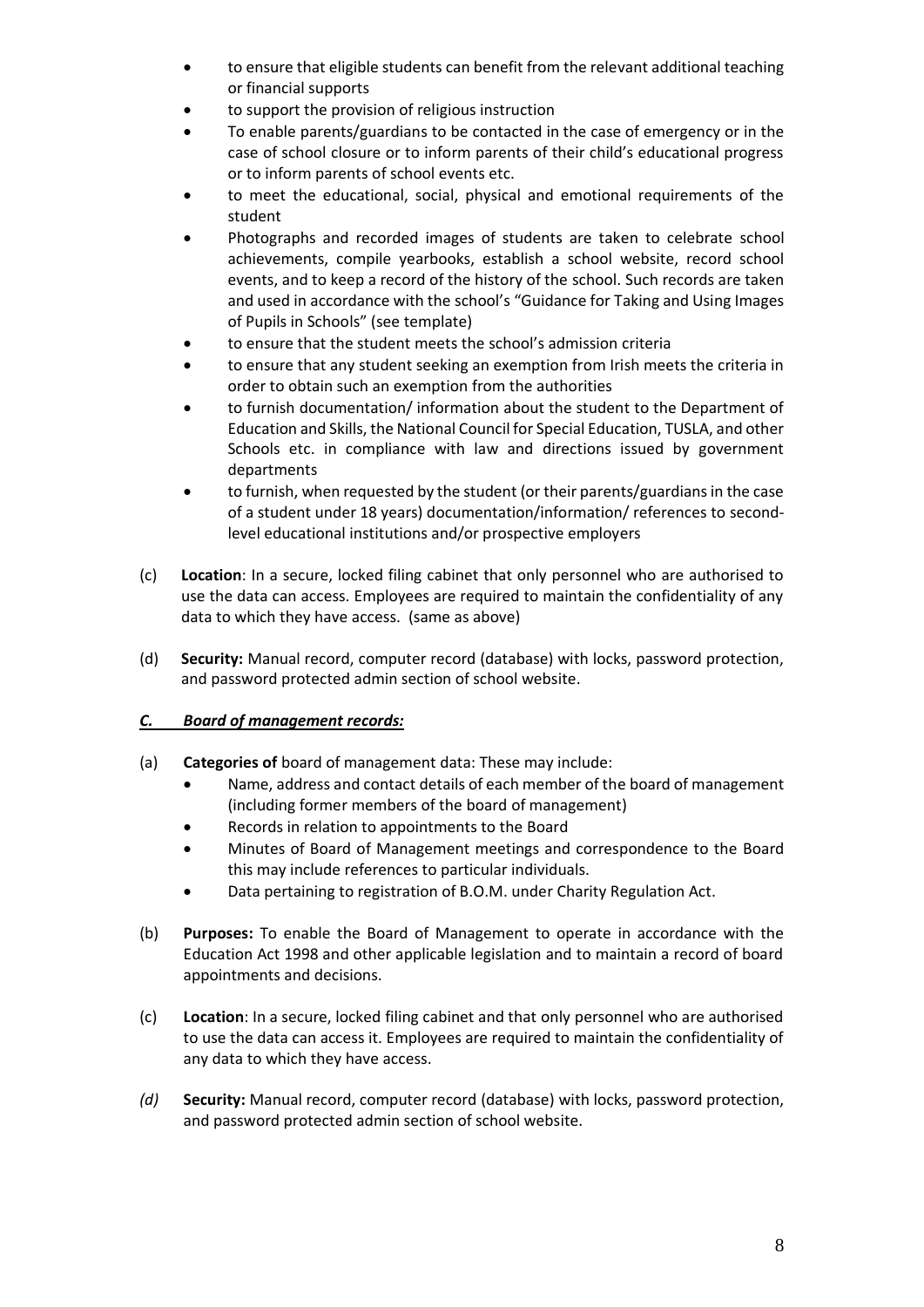## **School completion Programme**

• S.C.P. Records are stored in accordance with the S.C.P. Data Protection Policy.

# **Examination results**

- (a) **Categories**: The school will hold data comprising examination results in respect of its students. These include class, mid-term, annual, continuous assessment.
- (b) **Purposes**: The main purpose for which these examination results and other records are held is to monitor a student's progress and to provide a sound basis for advising them and their parents or guardians about subject choices and levels. The data may also be aggregated for statistical/reporting purposes, such as to compile results tables. The data may be transferred to the Department of Education and Skills, the National Council for Curriculum and Assessment and such other similar bodies.

**Location**: In a secure, locked filing cabinet that only personnel who are authorised to use the data can access. Employees are required to maintain the confidentiality of any data to which they have access.

**(c) Security:** Identify the format in which these records are kept, e.g. manual record (personal file within a *relevant filing system*), computer record (database) or both. [Describe applicable security measures, e.g. locks, password protection, firewall software, adequate levels of encryption etc.]

## **Links to other policies and to curriculum delivery**

Our school policies need to be consistent with one another, within the framework of the overall School Plan. Relevant school policies already in place or being developed or reviewed, shall be examined with reference to the data protection policy and any implications which it has for them shall be addressed.

The following policies may be among those considered:

- Child Protection Policy
- Anti-Bullying Policy
- Code of Behaviour
- Admissions/Enrolment Policy
- ICT Acceptable Usage Policy
- **SPHE**

**Processing in line with data subject's rights**

Data in this school will be processed in line with the data subjects' rights.

Data subjects have a right to:

- (a) Request access to any data held about them by a data controller
- (b) Prevent the processing of their data for direct-marketing purposes
- (c) Ask to have inaccurate data amended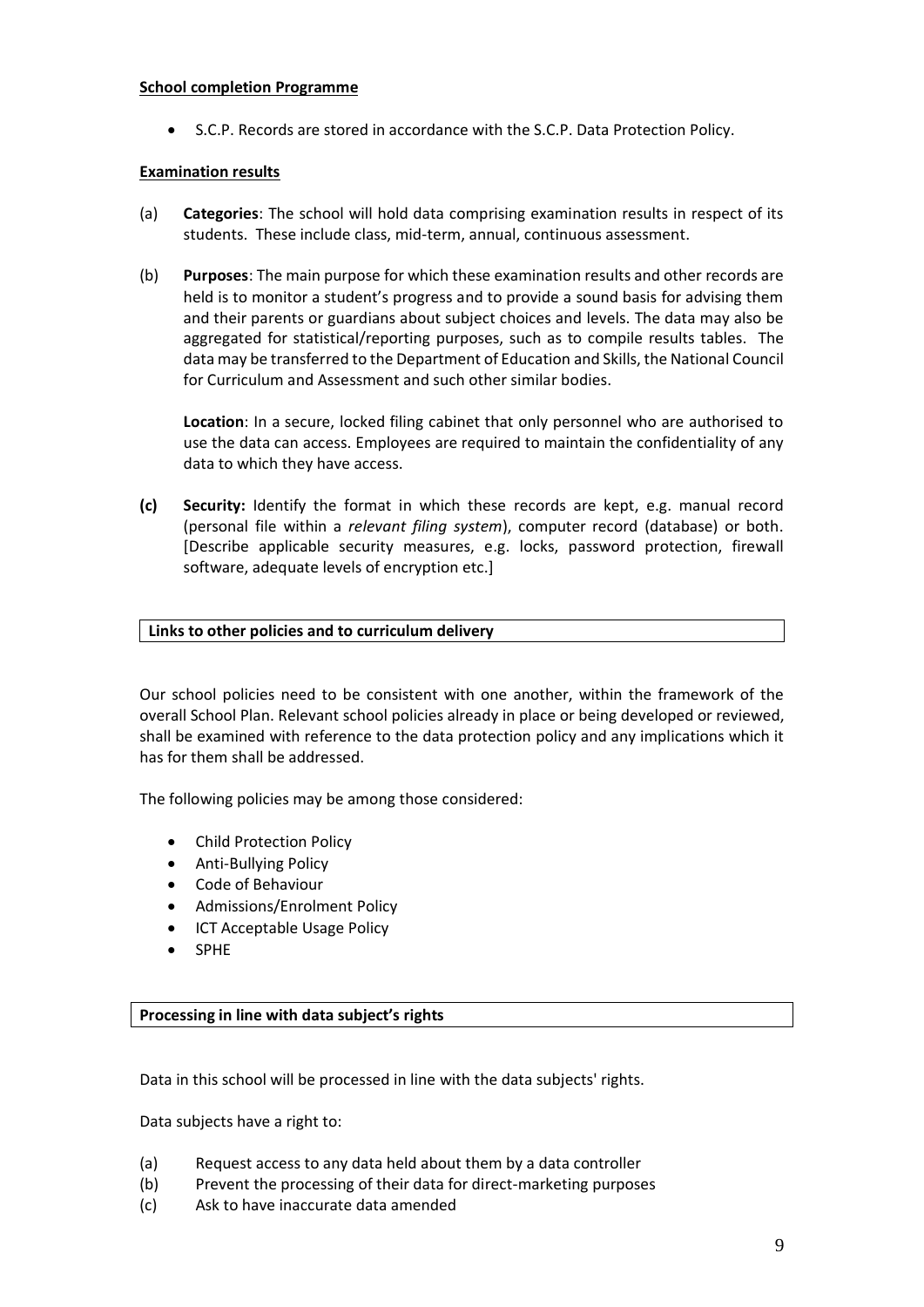(d) Prevent processing that is likely to cause damage or distress to themselves or anyone else.

# **Dealing with a data access requests**

## Section 3 access request

Under Section 3 of the Data Protection Acts, an individual has the right to be informed whether the school holds data/information about them and to be given a description of the data together with details of the purposes for which their data is being kept. The individual must make this request in writing and the data controller will accede to the request within 21 days.

The right under Section 3 must be distinguished from the much broader right contained in Section 4, where individuals are entitled to a copy of their data.

# Section 4 access request

Individuals are entitled to a copy of their personal data on written request.

- The individual is entitled to a copy of their personal data (subject to some exemptions and prohibitions set down in Section 5 of the Data Protection Act)
- Request must be responded to within 40 days
- Fee may apply but cannot exceed  $€6.35$
- Where a subsequent or similar request is made soon after a request has just been dealt with, it is at the discretion of the school as data controller to comply with the second request (no time limit but reasonable interval from the date of compliance with the last access request.) This will be determined on a case-by-case basis.
- No personal data can be supplied relating to another individual unless that third party has consented to the disclosure of their data to the applicant. Data will be carefully redacted to omit references to any other individual and only where it has not been possible to redact the data to ensure that the third party is not identifiable would the school refuse to furnish the data to the applicant.

## **Providing information over the phone**

In our school, any employee dealing with telephone enquiries should be careful about disclosing any personal information held by the school over the phone. In particular the employee should:

- Check the identity of the caller to ensure that information is only given to a person who is entitled to that information
- Suggest that the caller put their request in writing if the employee is not sure about the identity of the caller and in circumstances where the identity of the caller cannot be verified
- Refer the request to the principal for assistance in difficult situations. No employee should feel forced into disclosing personal information.

**Implementation arrangements, roles and responsibilities**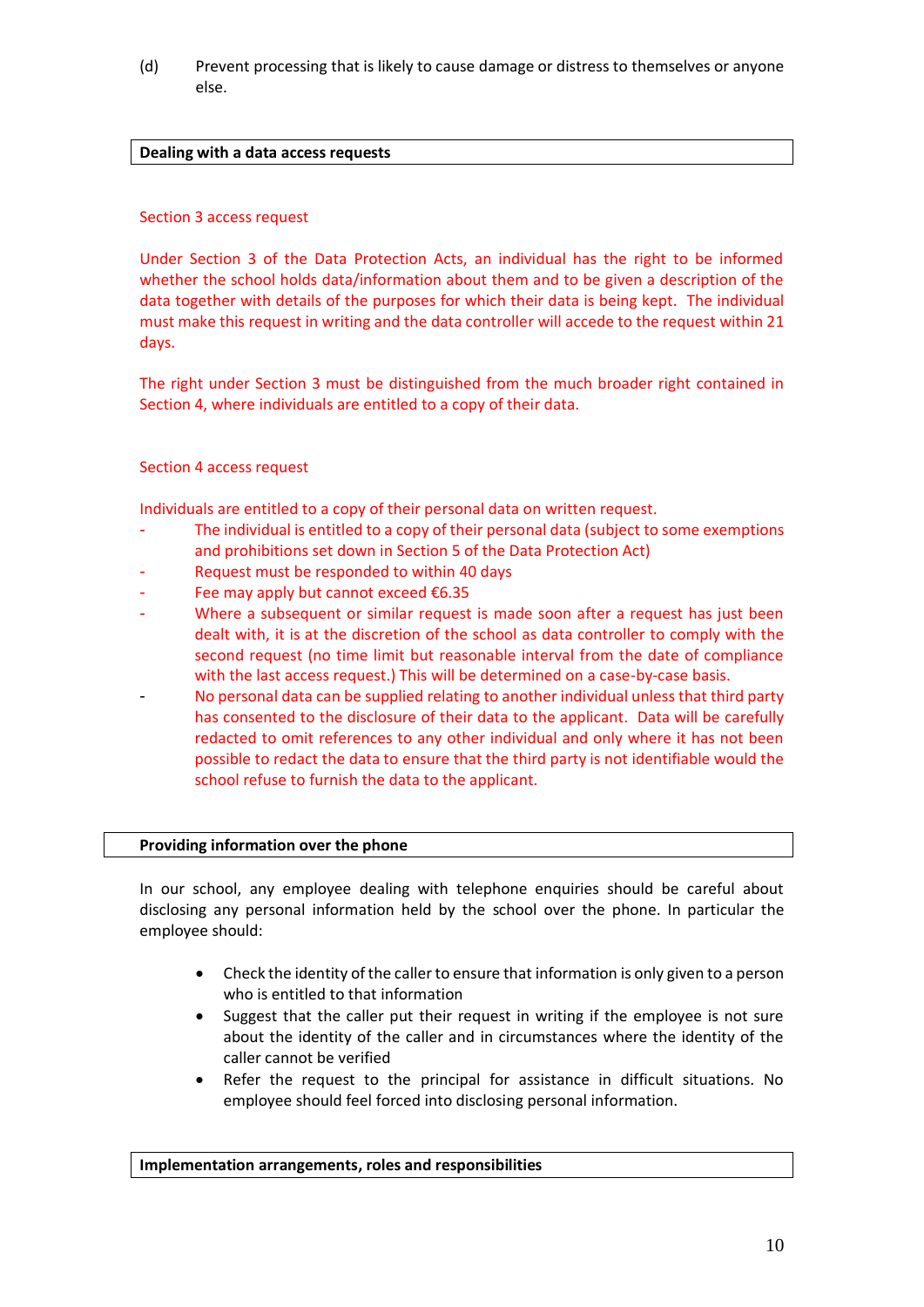In our school the board of management is the data controller and the principal will be assigned the role of co-ordinating implementation of this Data Protection Policy and for ensuring that staff who handle or have access to *Personal Data* are familiar with their data protection responsibilities.

The following personnel have responsibility for implementing the Data Protection Policy:

| <b>Name</b>               | <b>Responsibility</b>                 |
|---------------------------|---------------------------------------|
| Board of management:      | Data Controller                       |
| Principal:                | <b>Implementation of Policy</b>       |
| School staff:             | Awareness of responsibilities         |
| Administrative personnel: | Security, confidentiality             |
| IT personnel:             | Security, encryption, confidentiality |

## **Ratification & communication**

When the Data Protection Policy has been ratified by the board of management, it becomes the school's agreed Data Protection Policy. It should then be dated and circulated within the school community. The entire staff must be familiar with the Data Protection Policy and ready to put it into practice in accordance with the specified implementation arrangements. It is important that all concerned are made aware of any changes implied in recording information on students, staff and others in the school community.

Parents/guardians and students should be informed of the Data Protection Policy from the time of enrolment of the student e.g. by including the Data Protection Policy as part of the Enrolment Pack, by either enclosing it or incorporating it as an appendix to the enrolment form.

## **Monitoring the implementation of the policy**

The implementation of the policy shall be monitored by the principal and a sub-committee of the board of management.

At least one annual report should be issued to the board of management to confirm that the actions/measures set down under the policy are being implemented.

| <b>Reviewing and evaluating the policy</b> |  |
|--------------------------------------------|--|
|--------------------------------------------|--|

The policy should be reviewed and evaluated at certain pre-determined times and as necessary. On-going review and evaluation should take cognisance of changing information or guidelines (e.g. from the Data Protection Commissioner, Department of Education and Skills or the NEWB), legislation and feedback from parents/guardians, students, school staff and others. The policy should be revised as necessary in the light of such review and evaluation and within the framework of school planning.

## **Ratified by Board of Management on 01/12/2016**

Signed: James Stanton Signed: Michael Walsh

Chairperson BOM Principal